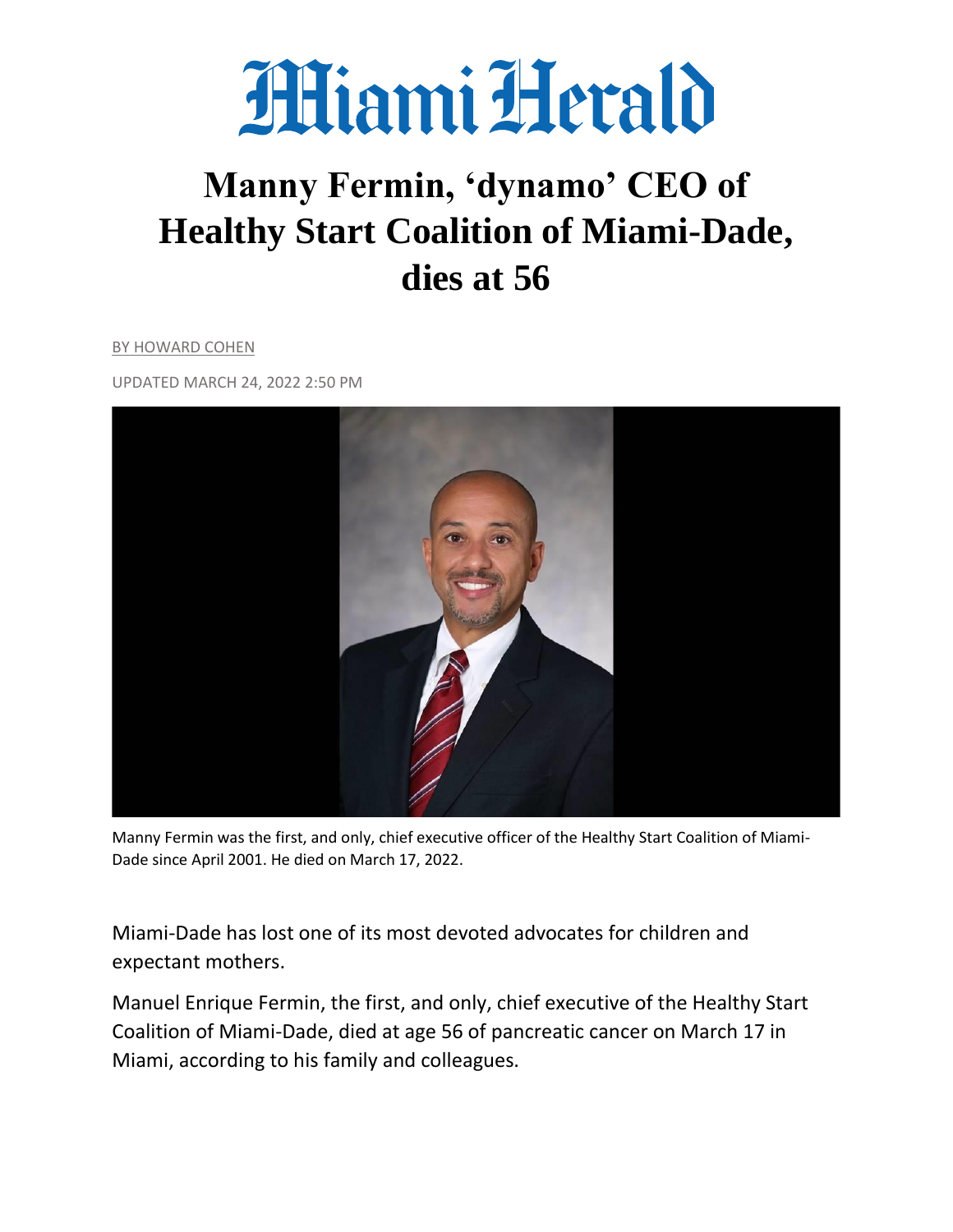Fermin, a father of four with his wife Sandy — first came two sons and then two daughters, ranging in age from 10 to  $17 -$  began serving the coalition in April 2001, and he remained in his leadership role until his death.

Healthy Start Coalition of Miami-Dade is a community-based nonprofit organization funded by the Florida Department of Health and the Agency for Health Care Administration to serve as the county's prenatal and infant care coalition.

"If Lawton Chiles were still here  $-$  the governor with the great vision that has made such a difference in infant and maternal health in Florida — he would be telling us that Manny has been a great servant leader," said David Lawrence Jr., chair of The Children's Movement of Florida and a former publisher of the Miami Herald.

"I am so proud of Manny's leadership. A real difference-maker," he said.

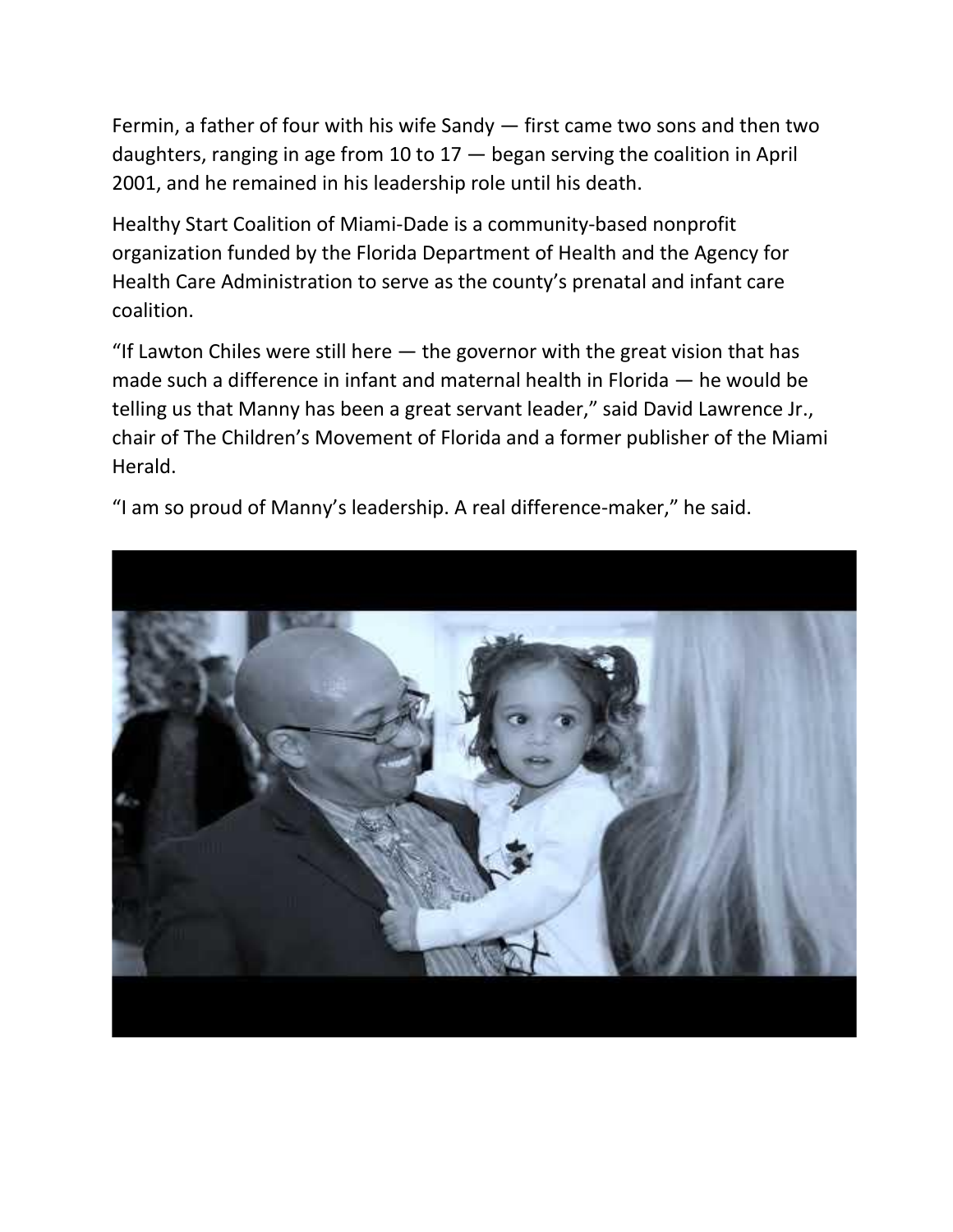## **'DYNAMO OF ENERGY AND ENTHUSIASM'**

"Manny Fermin was a dynamo of energy and enthusiasm for the well-being of healthy moms and babies. His powerful and persuasive voice for wise investments in the earliest stages of life was truly inspirational," said Jack Levine, founder of 4Generations Institute in Tallahassee.

"Manny's leadership was a beacon attracting so many investors in prevention. Governors, legislators, philanthropists and a diverse spectrum of health professionals all made wiser decisions when they listened to Manny's counsel," Levine, a child and family advocate for more than 40 years, said, adding, "The club of people who did not respect Manny's ardent advocacy had no members."

During Fermin's tenure leading Healthy Start he helped launch the Jasmine Project in 2010, a community-based collaboration of organizations, based at University of Miami, dedicated to the health of pregnant women and infants in Miami Gardens, Opa-locka and North Miami.

The project's focus was geared toward reducing racial disparities in Black infant mortality and health outcomes in Miami-Dade County.

"We are 100% committed to do whatever it takes to save our babies, all of our babies," Fermin told the Miami Herald at the time. "The Healthy Start family has experienced a deep and significant loss with the passing of Manny Fermin — a passionate advocate," Monica Figueroa King, chief executive officer of the Broward Healthy Start Coalition, said in an email to the Herald.

More recently, the threat to pregnant women from Zika, the mosquito-borne virus that has been linked to microcephaly, a serious birth defect, led Fermin to ensure Healthy Start's services in case management for all women tested for Zika in Miami-Dade County in 2017.

"Zika is the most high-profile risk we face today," Fermin wrote in a column for the Herald in 2017. "We are doing everything we can to make sure that women are receiving the education and resources they need to protect themselves."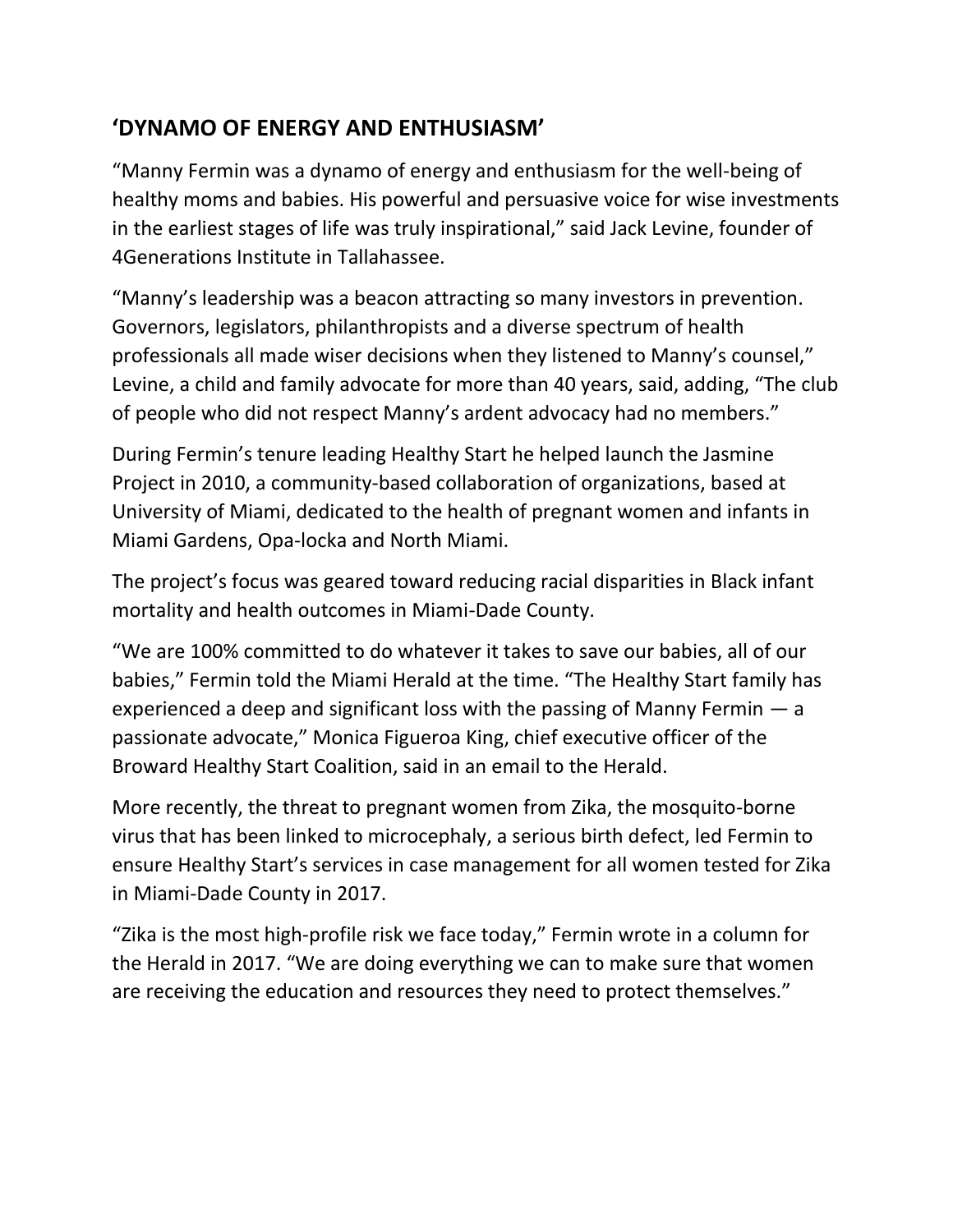

Manual "Manny" Fermin, CEO of the Healthy Start Coalition in a 2017 file photo. At the time, he wrote an editorial for the Miami Herald stressing the need to be vigilant against the Zika virus. "We need to do everything we can to help the most at-risk of our community get a healthy start," he wrote at the time. Miami Herald file

Then another high-profile risk happened in the community. Happened worldwide.

# **COVID-19**

Fermin put Healthy Start into action at the start of the coronavirus pandemic, too.

"Just imagine for a moment being a woman who is pregnant right now. What should be one of the happiest events of your life is suddenly clouded with stress, fear and uncertainty," Fermin wrote in another column for the Herald, in May 2020 — about two months after COVID-19 first led to lockdowns, soaring cases and deaths.

"Miami-Dade's Healthy Start program is adapting to address the maternal health needs of Florida's most populous and culturally diverse community," Fermin wrote. "Our dedicated teams of case workers and therapists are connecting with moms and new families using consistent outreach and telehealth to provide education, address physical needs, and offer psycho-social counseling."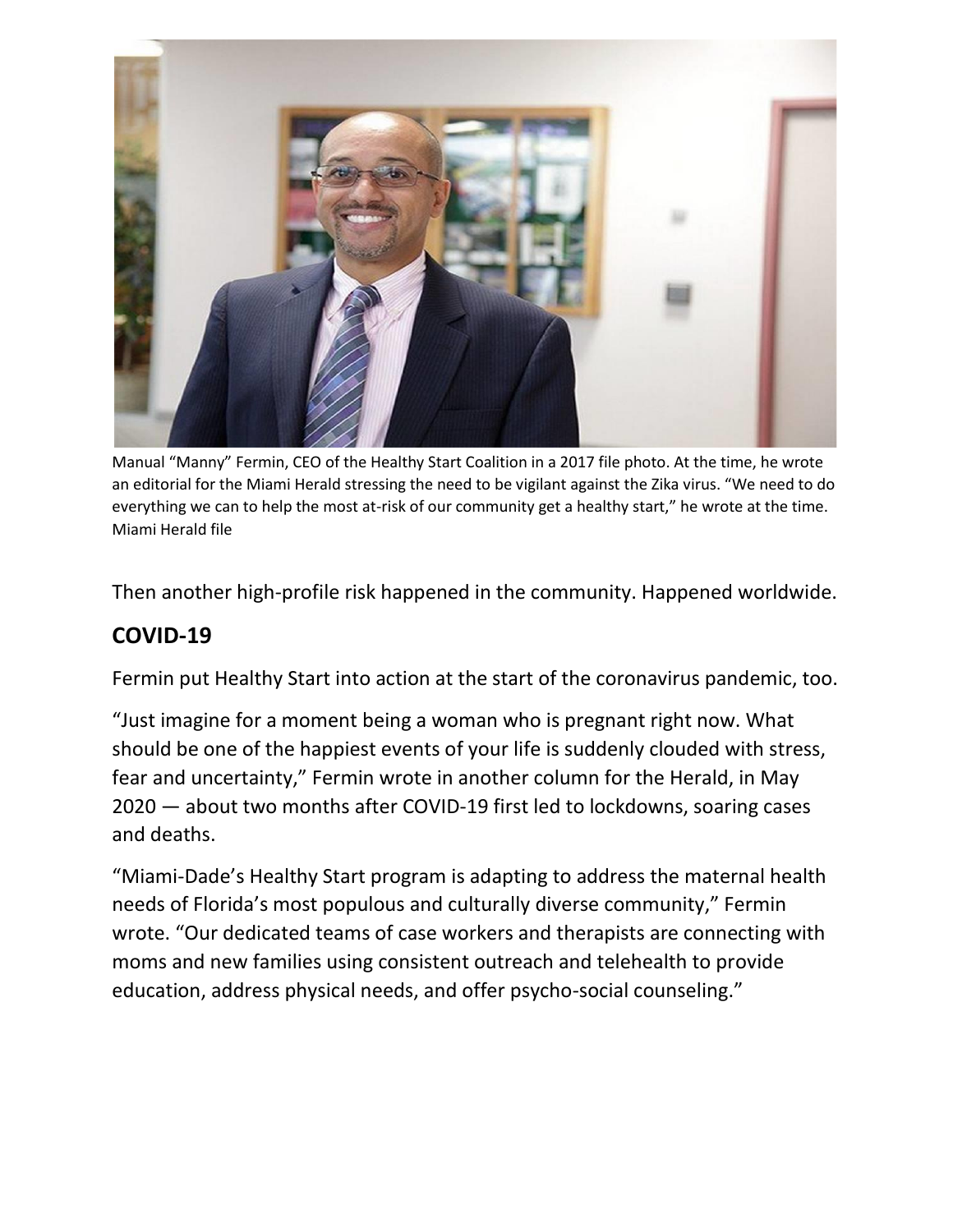#### **EDUCATION**

Born in Santo Domingo in the Dominican Republic on March 14, 1966, Fermin moved with his family to New York in 1971 and then to Miami in 1979 where he went to Miami Southridge Senior High School. He earned his bachelor of arts degree in sociology from the University of Florida in 1988. In 1990, he earned his master's in public administration and his graduate certificate in public management from Florida International University.

Before joining Healthy Start, Fermin was the executive director of the Miami-Dade Area Health Education Center from 1995 to 2001.

"Manny Fermin's passing is a tremendous loss to me, to his family and to the entire community," said Paul C. Hunt, president of the board of directors of Healthy Start Coalition of Miami-Dade. "He spent more than 20 tireless years ensuring that the infants, mothers and families were provided the resources to have the happiest and healthiest lives possible. A very unique person who will be long remembered for his incredible contributions."